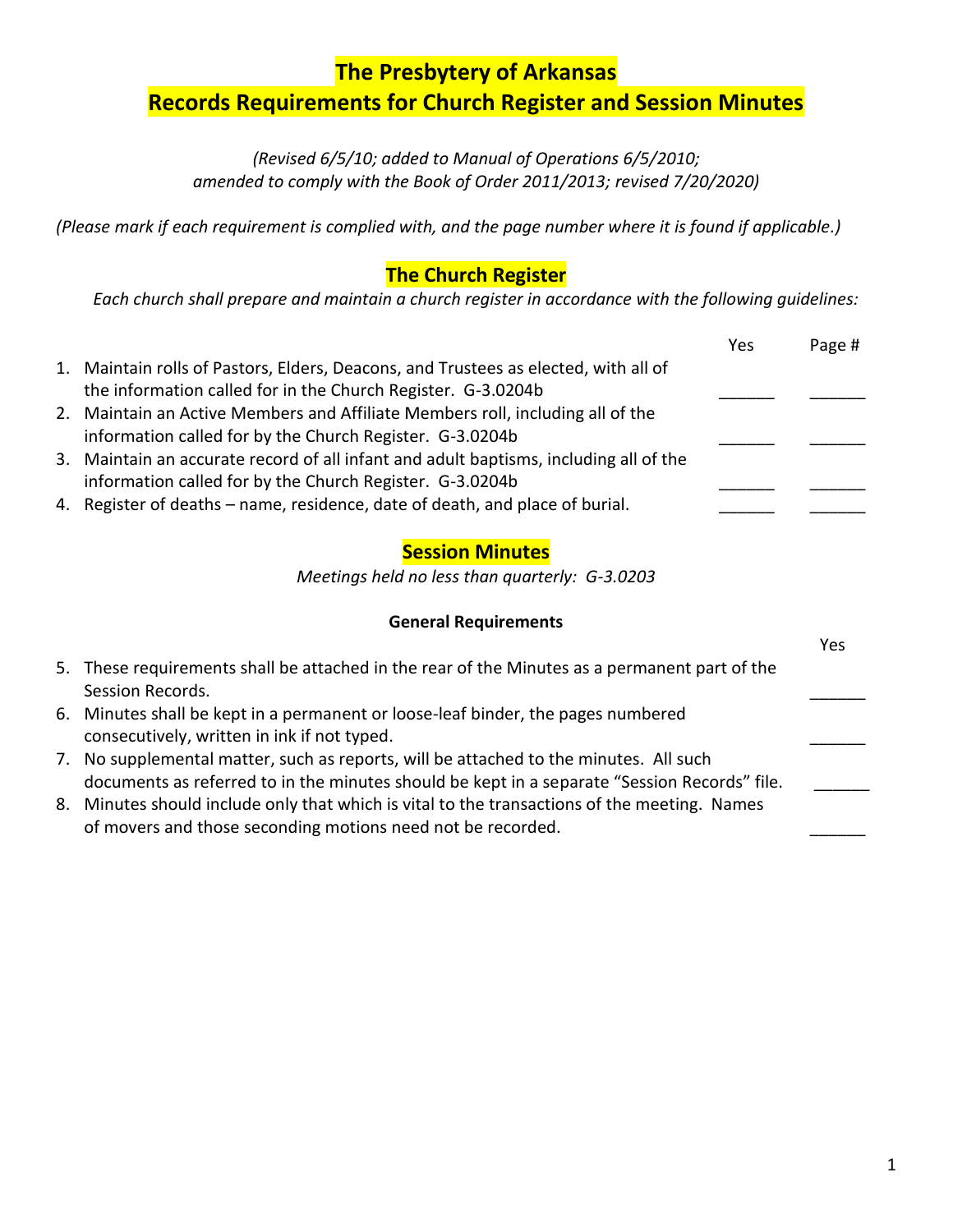# **Annual Requirements**

| More than one entry may be required if changes occur during the year. |  |  |
|-----------------------------------------------------------------------|--|--|
|-----------------------------------------------------------------------|--|--|

| wore than one entry may be regained if changes occur during the year.                 |     |        |
|---------------------------------------------------------------------------------------|-----|--------|
|                                                                                       | Yes | Page # |
| 9. The minutes shall reflect an annual report to the Session of the findings of the   |     |        |
| Presbytery as to the condition of the Session records.                                |     |        |
| 10. A record of the review of the salaries of the ministers and staff personnel. This |     |        |
| review shall precede adoption of the budget by the Session.                           |     |        |
| 11. A record of the Annual Statistical Report being reviewed by the Session prior to  |     |        |
| submitting it on-line to the Office of the General Assembly, and a summary of         |     |        |
| the report included as a permanent part of the Session records. G-3.0202f             |     |        |
| 12. A record of the examination of the church financial records and the records of    |     |        |
| the Board of Deacons. G-3.0113                                                        |     |        |
| 13. A record of the examination of the Church Rolls for accuracy. G-3.0204            |     |        |
| 14. An annual statement of comprehensive liability insurance coverage in effect.      |     |        |
| $G-3.0112$                                                                            |     |        |
|                                                                                       |     |        |
| <b>Entries Required When They Occur</b>                                               |     |        |
|                                                                                       | Yes | Page # |
| 15. Authority for, and record of, all celebrations of the Sacrament of the Lord's     |     |        |
| Supper. If administered to shut-ins the record should so state. W-2.4010;             |     |        |
| W-2.4012; G-3.0201b                                                                   |     |        |
| 16. Full names of members received and manner of reception, including name of         |     |        |
| church from which received. (Requires Register Entry)                                 |     |        |
| 17. Names of members dismissed, their baptized children, and the church to which      |     |        |
| they are dismissed. If a Ruling Elder or Deacon this is so noted, along with the      |     |        |
| date and place of ordination. (Requires Register Entry)                               |     |        |
| 18. Baptisms, deaths, and members dropped from roll and reason(s). (Requires          |     |        |
| <b>Register Entry)</b>                                                                |     |        |
| 19. Record of election of Commissioners to Presbytery, and their report back to       |     |        |
| the Session. G-0202                                                                   |     |        |
| 20. An elected Congregational Nominating Committee, formed as required by the         |     |        |
| Book of Order, to nominate Ruling Elders and Deacons. G-2.0401                        |     |        |
| 21. The election, instruction, examination, ordination and/or installation of Ruling  |     |        |
| Elders and Deacons. G-2.0402. (Requires Register Entry)                               |     |        |
| 22. Calling of Congregational meetings according to the Book of Order. G-1.0502       |     |        |
| 23. Minutes of Congregational meetings, signed by the Clerk of Session and the        |     |        |
| Moderator. (Should be reviewed by the Session and filed immediately following         |     |        |
| the minutes of the Session meeting that reviewed them.)                               |     |        |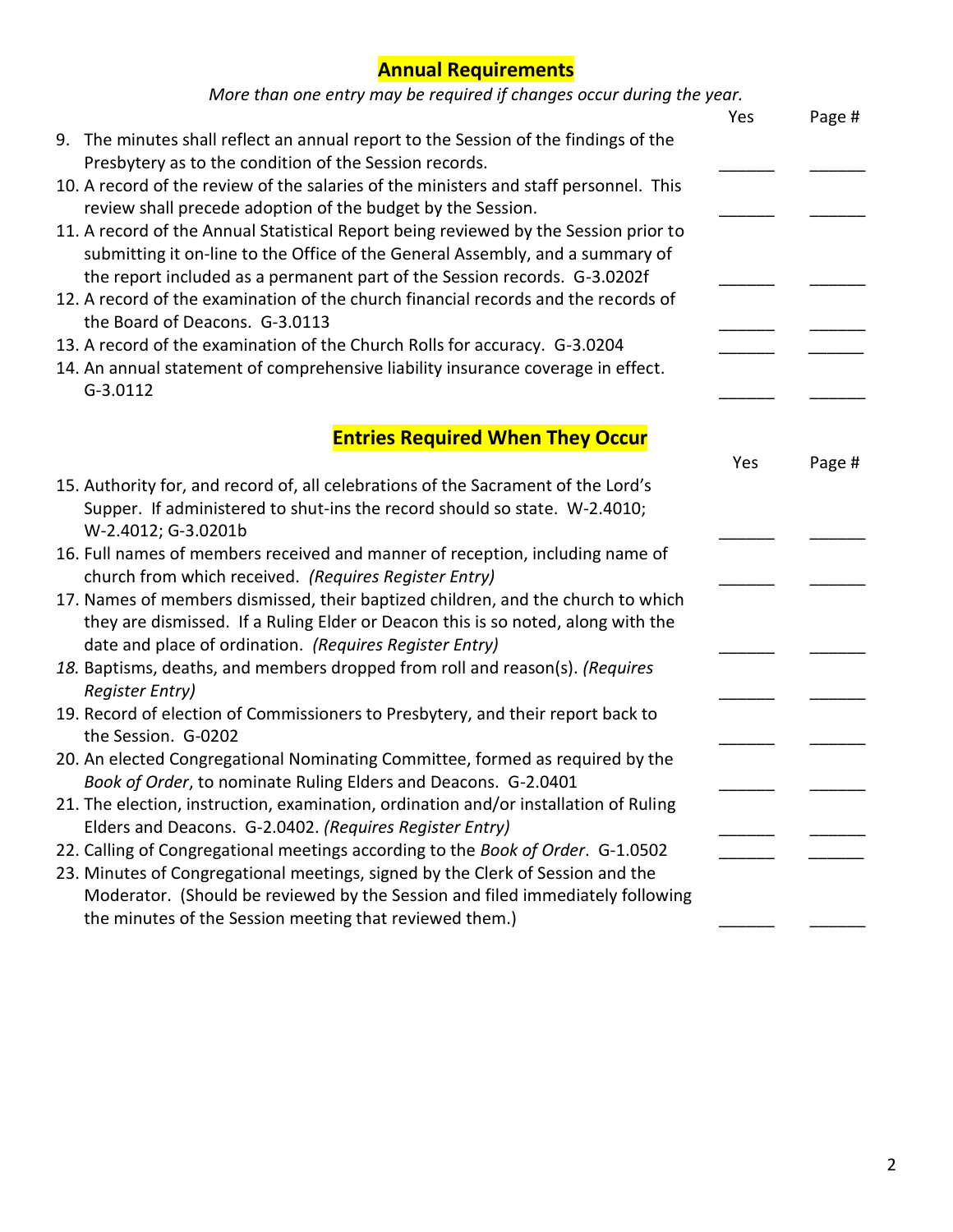|  |  | <b>Entries Required in Each Set of Minutes</b> |  |
|--|--|------------------------------------------------|--|
|--|--|------------------------------------------------|--|

|                                                                                                                                 | Yes |
|---------------------------------------------------------------------------------------------------------------------------------|-----|
| 24. Whether the meeting is stated or special/called, or joint if another body is present,<br>such as Deacons or Trustees.       |     |
|                                                                                                                                 |     |
| 25. The time, date, and place of the meeting. Including the purpose of a Congregational<br>meeting or a special/called meeting. |     |
| 26. The name of the Moderator, and a statement that a quorum is present.                                                        |     |
| 27. The names of Ruling Elders present, absent, and excused.                                                                    |     |
| 28. Statements that the meeting was opened and closed with prayer. G-3.0105                                                     |     |
| 29. Approval at Stated meeting of minutes of past meeting(s) and date(s) of each.                                               |     |
| 30. Full account of all motions passed and business transacted.                                                                 |     |
| 31. The signature of the Clerk of Session on all Session minutes.                                                               |     |

#### **The following questions will need to be asked of the Clerk of Session or Moderator:**

### **Corporation**

*G-4.0101: Where permitted by civil law, each congregation shall cause a corporation to be formed and maintained. If incorporation is not permitted, individual trustees shall be elected by the congregation. Any such individual trustees shall be elected from the congregation's members in the same manner as those elected to the ordered ministries of deacon and ruling elder. Terms of service shall be governed by the provisions of G2.0404.*

*The Company of the Company of the Company of the Company of the Company of the Company of the Company of the Company of the Company of the Company of the Company of the Company of the Company of the Company of the Compan* 

- 32. Is the church incorporated as a non-profit, 501C3, organization?
- 33. Was the annual report for non-profit corporations submitted this year as required by the Secretary of State of the State of Arkansas?

### **Policies and Procedures**

*G-3.0106–G-3.0108a: Each council shall develop a manual of administrative operations that will specify the form and guide the work of mission in that council. All councils shall adopt and implement a sexual misconduct policy and a child and youth protection policy.*

|                                                                 | Yes |
|-----------------------------------------------------------------|-----|
| 34. Does the church have a Manual of Administrative Operations? |     |
| 35. Does the church have a Sexual Misconduct Policy?            |     |
| 36. Does the church have a Child Protection Policy?             |     |